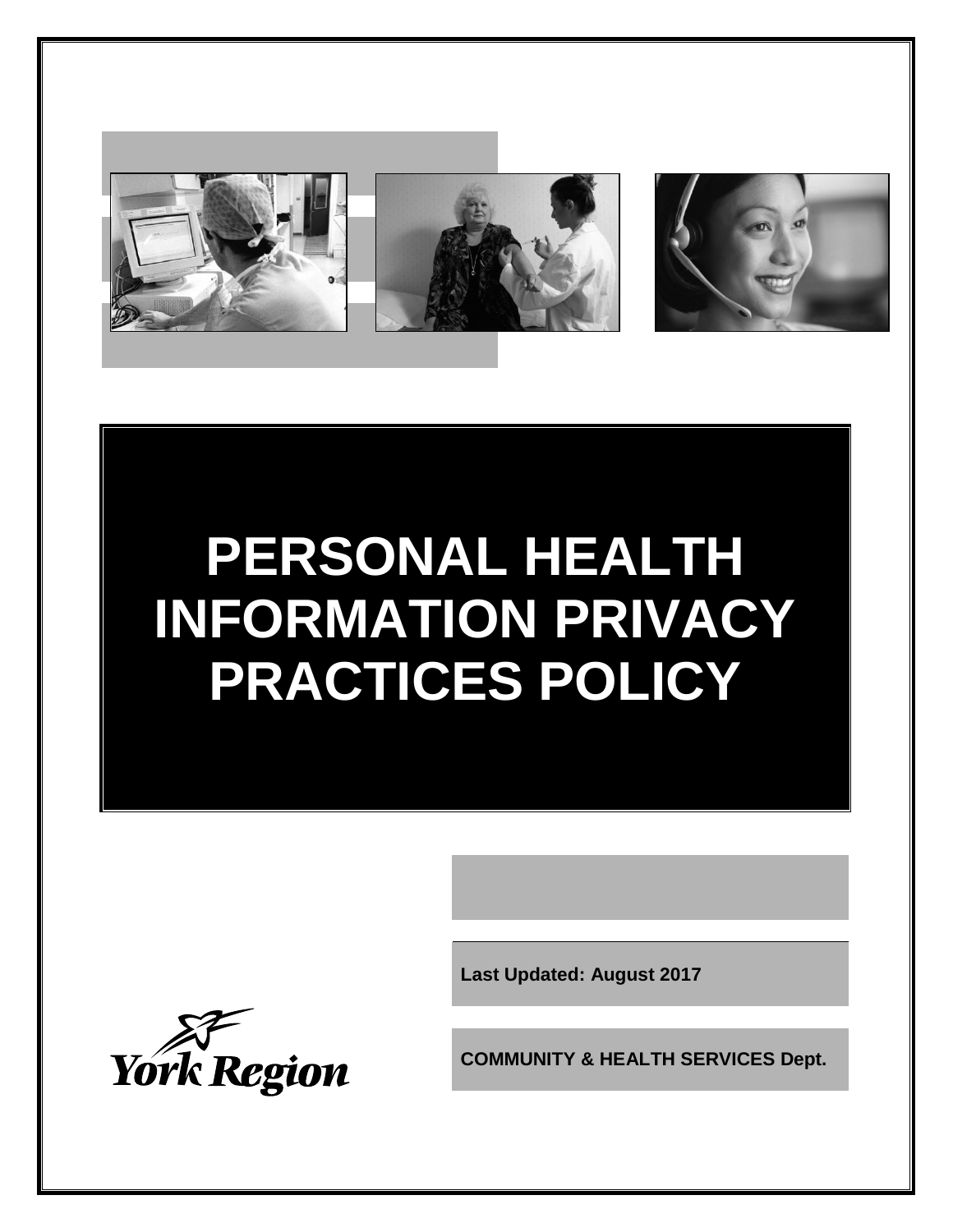## **Index**

### **Personal Health Information Privacy Practices Policy**

| <b>Principle 1</b>  | Accountability for Personal Health Information                                   | $\overline{3}$ |
|---------------------|----------------------------------------------------------------------------------|----------------|
| <b>Principle 2</b>  | <b>Identifying Purposes for Collecting</b><br><b>Personal Health Information</b> | $\overline{4}$ |
| <b>Principle 3</b>  | Consent for Collection, Use, and Disclosure                                      | 6              |
| <b>Principle 4</b>  | Limiting Collection of Personal Health Information                               | 10             |
| <b>Principle 5</b>  | Limiting Use, Disclosure and Retention<br>of Personal Health Information         | 10             |
| Principle 6         | Accuracy of Personal Health Information                                          | 12             |
| <b>Principle 7</b>  | Safeguards for Personal Health Information                                       | 13             |
| <b>Principle 8</b>  | <b>Openness about Information Practices</b>                                      | 14             |
| <b>Principle 9</b>  | Individual Access to Personal Health Information                                 | 14             |
| <b>Principle 10</b> | Challenging Compliance with Information Practices                                | 17             |

**For more information** on the Personal Health Information Privacy Practices Policy, please contact:

Program Manager, Community and Health Services, Information Management, Access and Privacy, 1-877-464-9675 ext. 74056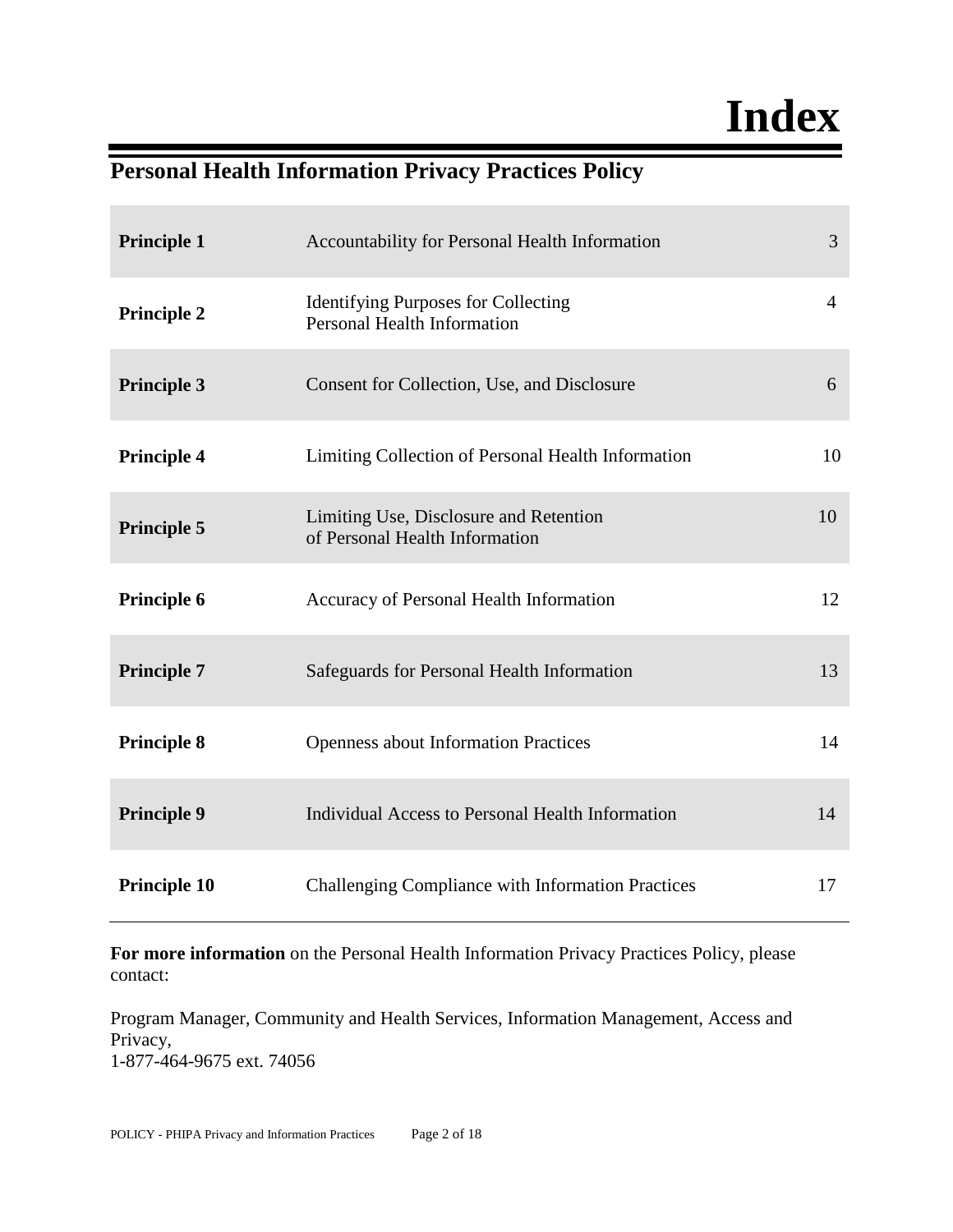

**STATUS: Final Council Approved: Y CAO Approved: N/A**

| TITLE: | <b>Personal Health Information</b><br><b>Privacy Practices Policy</b> | Edocs No.:<br>$1703030$ v.10<br><b>Original Approval Date: November 18, 2004</b><br>Policy Last Updated: August 31, 2017<br>Posted on Intranet: November 11, 2013 |
|--------|-----------------------------------------------------------------------|-------------------------------------------------------------------------------------------------------------------------------------------------------------------|
|        |                                                                       |                                                                                                                                                                   |

#### **Principle 1 – Accountability for Personal Health Information**

The health information custodians of the Community and Health Services Department of The Regional Municipality of York ("health information custodians") are responsible for personal health information<sup>[1](#page-2-0)</sup> under their custody or control.

The health information custodians include: Newmarket Health Centre and Maple Health Centre (two homes within the meaning of the *Long Term Care Homes Act, 2007*, alternative community living and community and outreach programs (Seniors Community Programs) pursuant to the *Home Care and Community Services Act, 1994*, an ambulance service, the Medical Officer of Health within the meaning of the *Health Protection and Promotion Act* and Early Intervention Services.

The health information custodians have designated a contact person<sup>[2](#page-2-1)</sup> who is accountable for ensuring their compliance with the principles set out in this Privacy and Information Practices Policy and with the *Personal Health Information Protection Act, 2004*.

The contact person will also be responsible for responding to inquiries from the public about the information practices of the health information custodians, receiving complaints from the public about alleged contraventions of the *Personal Health Information Protection Act, 2004* and responding to requests for access or correction of personal health information.<sup>[3](#page-2-2)</sup>

#### **1.1**

Accountability for compliance with the principles set out in this Privacy and Information Practices Policy and the *Personal Health Information Protection Act, 2004* rests with the contact person, even though other individuals within the health information custodians of the Community and Health Services Department will also be responsible for the day-to-day collection, processing, use and disclosure of personal health information. In addition, other individuals within the Community and Health Services Department may be delegated to act on behalf of the contact person.

<span id="page-2-1"></span><span id="page-2-0"></span><sup>&</sup>lt;sup>1</sup> Personal health information is defined in section 4 of the *Personal Health Information Protection Act*, 2004, *S.O.* 2004, *c.3.* <sup>2</sup> The contact person has been designated in accordance with section 15(2) of the *Pe* 

<span id="page-2-2"></span><sup>&</sup>lt;sup>3</sup> Personal Health Information Protection Act, 2004, c.3, section 15(3).

POLICY - PHIPA Privacy and Information Practices Page 3 of 18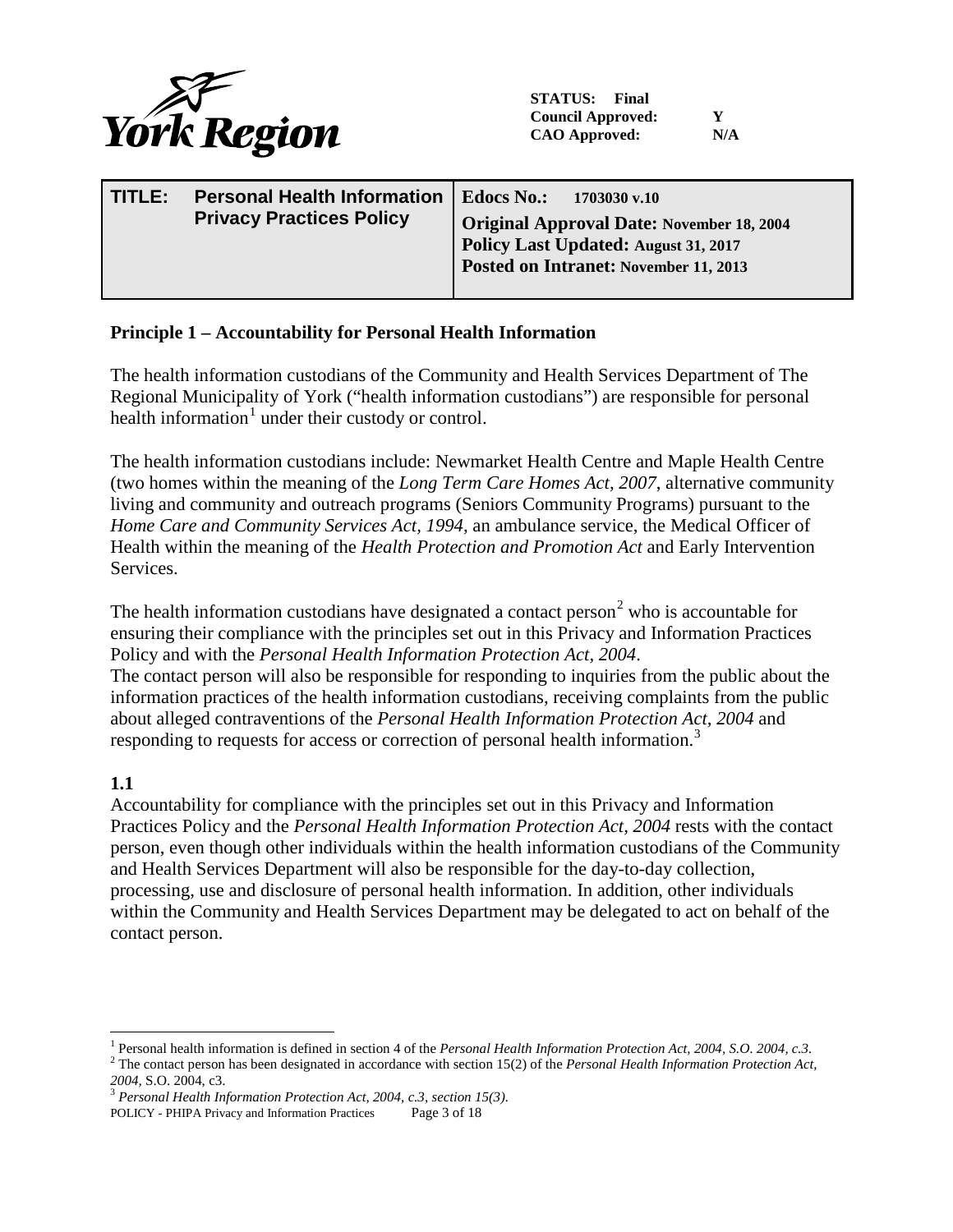The contact person designated by the health information custodians of the Community and Health Services Department is the Program Manager, Community and Health Services Department, Information Management, Access and Privacy, 520 Cane Parkway, Newmarket, Ontario, L3Y 8T5, 1-877-464-9675 ext. 74056.

#### **1.3**

The health information custodians are responsible for personal health information in their custody or control, including personal health information provided to third parties for processing or reimbursement of claims for payment and personal health information provided to service providers retained for program or service delivery.

The Community and Health Services Department will use contractual or other means to provide a comparable level of protection while personal heath information is in the custody or control of third parties or service providers.

#### **1.4**

The Community and Health Services Department will train staff on their obligations pursuant to this Privacy and Information Practices Policy and the *Personal Health Information Protection Act, 2004*.

The Community and Health Services Department has also implemented policies and practices to give effect to the principles set out in this Privacy and Information Practices Policy, including:

- a) procedures to protect personal health information against theft, loss and unauthorized collection, use, access, disclosure, disposal, duplication or modification;
- b) procedures for receiving and responding to inquires and complaints from the public; and
- c) a written public statement that describes the information practices of the Community and Health Services Department, describes how to contact the contact person, describes how an individual may obtain access or request correction of a record of personal health information about that individual and how to make a complaint to the contact persons and to the Information and Privacy Commissioner of Ontario.

#### **Principle 2 - Identifying Purposes for Collecting Personal Health Information**

The health information custodians of the Community and Health Services Department will identify the purposes for which personal health information is collected at or before the time it is collected from the individual to whom the personal health information relates unless the *Personal Health Information Protection Act, 2004* permits another method of collection.

#### **2.1**

Through this Privacy and Information Practices Policy, the health information custodians of the Community and Health Services Department will document the purposes for which personal health information is collected in order to comply with the Openness principle (Principle 8) and the Individual Access principle (Principle 9).<sup>[4](#page-3-0)</sup>

<span id="page-3-0"></span><sup>4</sup> Supra, section 16.

POLICY - PHIPA Privacy and Information Practices Page 4 of 18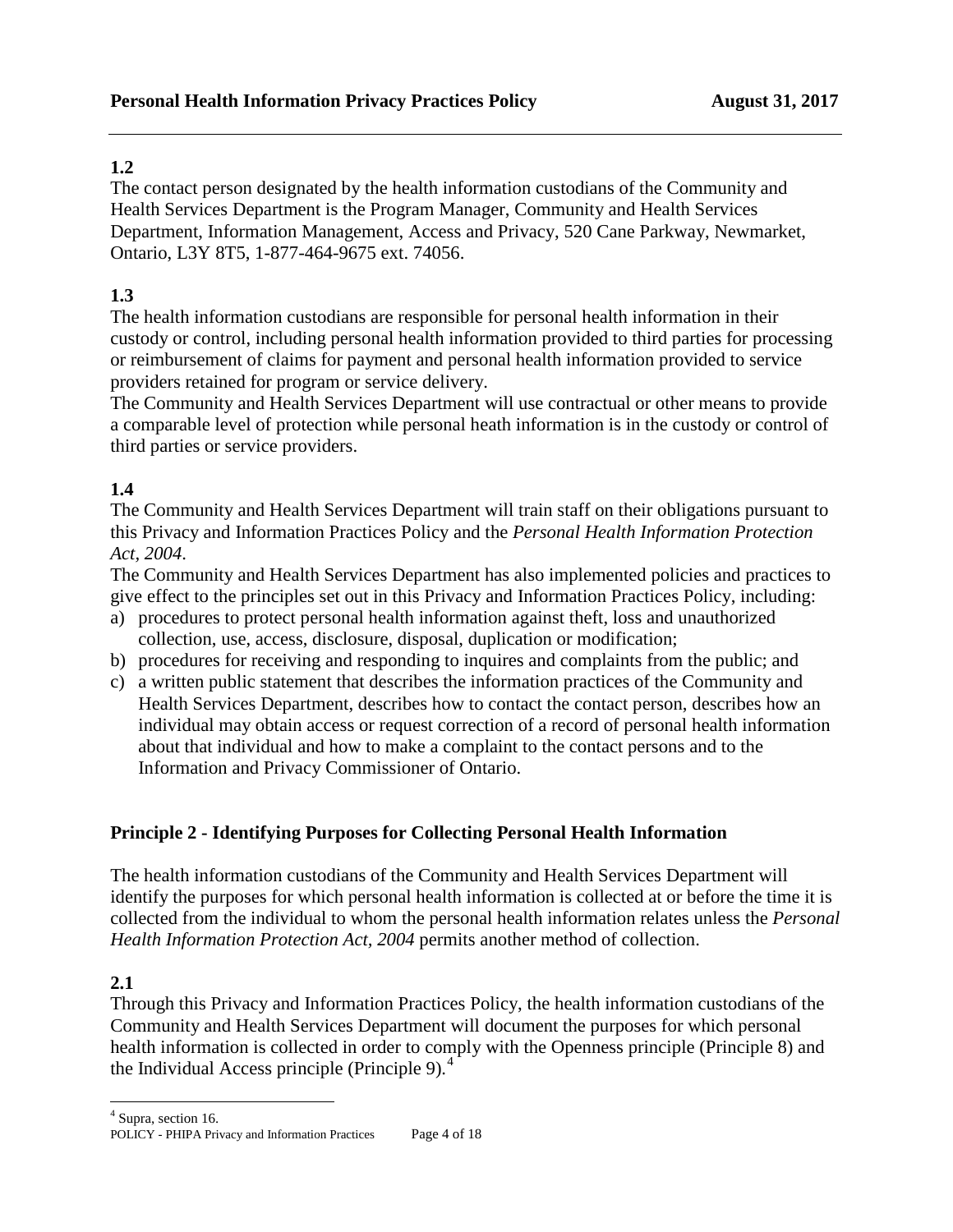The health information custodians of the Community and Health Services Department may collect personal health information for:

- a) the provision of health care or assisting in the provision of health care and obtaining payment for the provision of health care or related goods or services;
- b) delivery of health programs or services;
- c) purposes related to the statutory function of the Medical Officer of Health within the meaning of the *Health Protection and Promotion Act*;
- d) public health administration and monitoring;
- e) arranging referrals, providing supportive counselling and establishing interventions;
- f) administration and management of the health care system;
- g) research and statistics;
- h) health protection and health promotion and awareness;
- i) fundraising;
- j) purposes permitted or required by law; and
- k) purposes of complying with legal and regulatory requirements.

#### **2.2**

Through this Privacy and Information Practices Policy, the health information custodians of the Community and Health Services Department will identify the general purposes for which personal health information is collected. This allows the health information custodians to determine the personal health information they need to collect to fulfill these purposes.

#### **2.3**

The purposes will be identified at or before the time of collection to the individual from whom the personal health information is collected unless the *Personal Health Information Protection Act, 2004* permits another method of collection.<sup>[5](#page-4-0)</sup> Depending upon the way in which the personal health information is collected, this can be done orally or in writing. An application or consent form, for example, may give notice of more specific purposes for which personal health information is collected.

#### **2.4**

When personal health information that has been collected is to be used or disclosed for a purpose not previously identified, the consent of the individual to whom the personal health information relates or his or her legally authorized representative is required before use or disclosure unless the new purpose is permitted or required by law. For an elaboration on consent, please refer to the consent principle (Principle 3).

#### **2.5**

Persons collecting personal health information will explain to individuals the general purposes for which the personal health information is being collected.

<span id="page-4-0"></span> $<sup>5</sup>$  Supra, section 36(1) permits indirect collection in certain circumstances including with the consent of the individual, where the</sup> personal health information is reasonably necessary for providing health care and it is not reasonably possible to collect personal health information that is accurate or timely from the individual, where the law permits indirect collection or where the law permits a person to disclose personal health information to the health information custodian.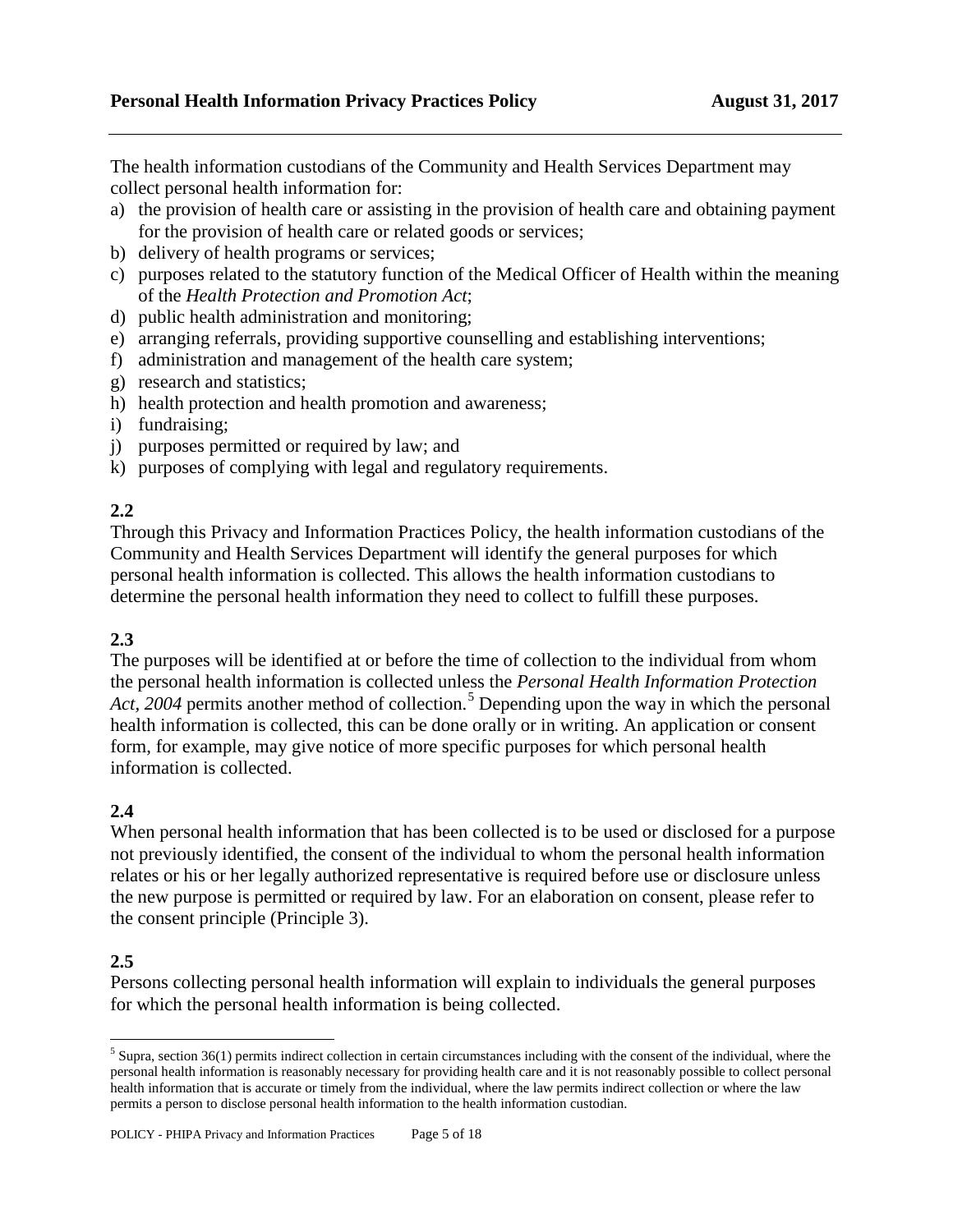This principle is linked closely to the Limiting Collection principle (Principle 4) and the Limiting Use, Disclosure and Retention principle (Principle 5).

#### **Principle 3 – Consent for Collection, Use, and Disclosure**

The consent of the individual to whom the personal health information relates or his or her legally authorized representative<sup> $6$ </sup> will be required prior to the collection, use or disclosure of personal health information, except where the collection, use or disclosure is permitted or required by the *Personal Health Information Protection Act, 2004*. [7](#page-5-1)

That is, in certain circumstances, personal health information can be collected, used or disclosed without the consent of the individual to whom the personal health information relates or his or her legally authorized representative. These are circumstances where legal, medical or security reasons may make it impossible or impractical to seek consent.

For example, when personal health information is being collected for the detection and prevention of fraud or for law enforcement purposes, seeking the consent of the individual might defeat the purpose of collecting the personal health information.<sup>[8](#page-5-2)</sup> Similarly, seeking consent may be impossible or inappropriate when the individual to whom the personal health information relates is seriously ill or mentally incapacitated.<sup>[9](#page-5-3)</sup>

#### **3.1**

Consent will be considered valid if it is knowledgeable, if it relates to the personal health information and if it is not obtained through deception or coercion.<sup>[10](#page-5-4)</sup>

Consent to the collection, use or disclosure of personal health information about an individual will be considered knowledgeable if it is reasonable in the circumstances to believe that: the individual knows the purposes of the collection, use or disclosure, as the case may be, and that the individual may give or withhold consent.<sup>[11](#page-5-5)</sup> The health information custodians of the Community and Health Services Department will make reasonable efforts to ensure the individual to whom the personal health information relates or his or her legally authorized representative is advised in an easily understandable manner of the purposes for which the personal health information will be collected, used or disclosed, of the right to give or withhold consent and of the right to withdraw consent at any time by providing notice to the health information custodians.

<span id="page-5-0"></span><sup>6</sup> Supra, section 23.

<span id="page-5-1"></span><sup>7</sup> Supra, section 29.

<span id="page-5-2"></span> $\frac{8}{9}$  Supra, section 37(1) (c).<br> $\frac{9}{9}$  Supra, section 23

<span id="page-5-3"></span>

<span id="page-5-4"></span><sup>&</sup>lt;sup>10</sup> Supra, section 18(1).<br><sup>11</sup> Supra, section 18(5).

<span id="page-5-5"></span>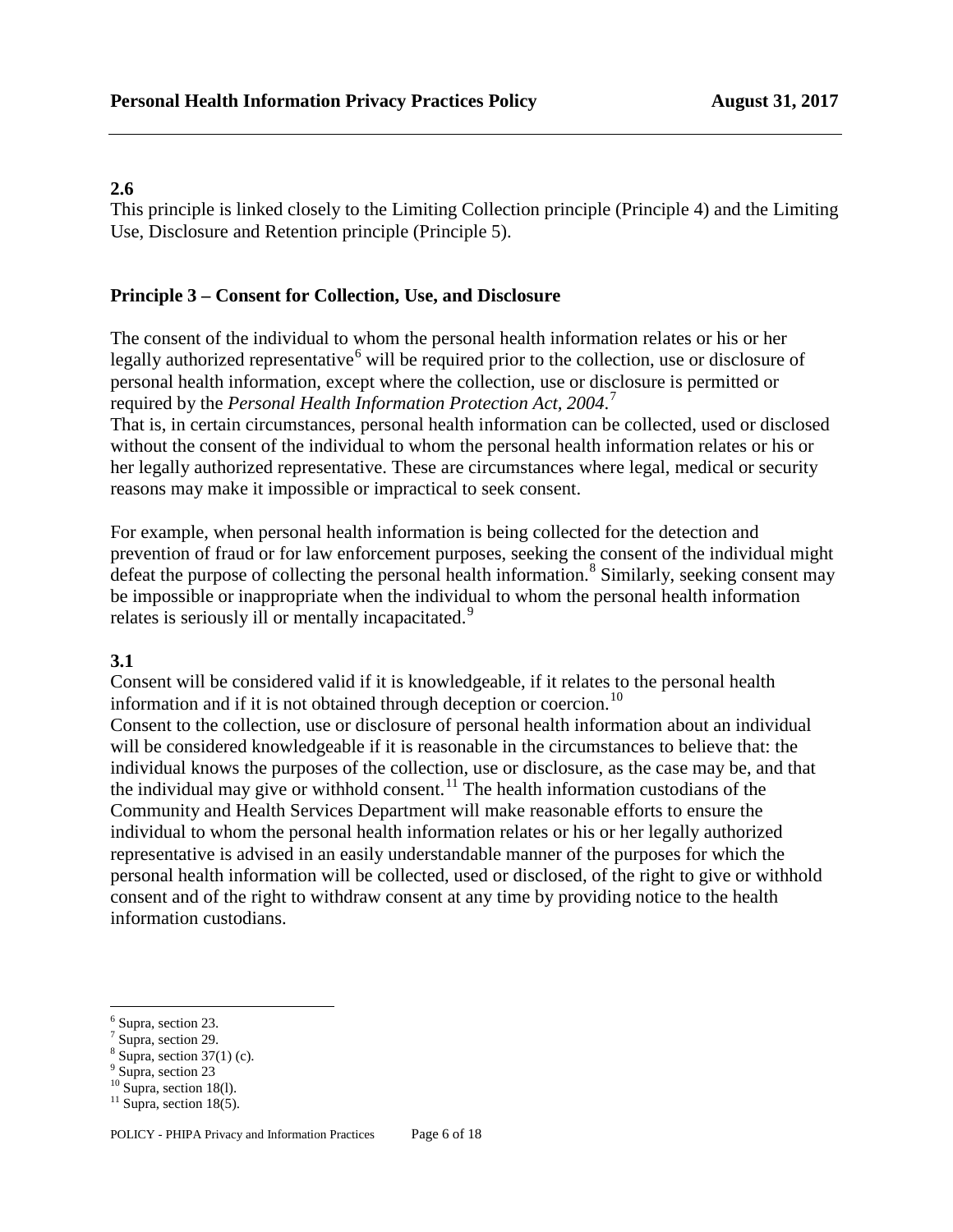The health information custodians of the Community and Health Services Department will ensure consent is given by the individual to whom the personal health information relates or by the following legally authorized representatives:

- a) If the individual to whom the personal health information relates is capable of consent and at least 16 years of age, that individual may provide written authorization for another person who is capable and at least 16 years of age to provide consent.<sup>[12](#page-6-0)</sup>
- b) If the individual to whom the personal health information relates is a child less than 16 years of age, a parent (other than a parent who has only a right of access) or the Children's Aid Society may consent unless the personal health information relates to,
	- i. treatment within the meaning of the *Health Care Consent Act, 1996*, about which the child has made a decision in accordance with that Act, or
	- ii. counselling in which the child has participated on his or her own under the *Child and Family Services Act*. [13](#page-6-1)

Where there is a conflict between a capable child who is less than 16 years of age and the parent or Children's Aid Society, the decision of the child to give, withhold or withdraw consent prevails. $^{14}$  $^{14}$  $^{14}$ 

- c) If the individual is incapable of consent,  $^{15}$  $^{15}$  $^{15}$  the following individuals are legally authorized to provide consent, in the following order of priority:
	- i. a substitute decision maker if the purpose of collection, use or disclosure is necessary for, or ancillary to, a decision about treatment under Part II of the *Health Care Consent Act, 1996*, a decision about admission to a care facility under Part III of the *Health Care Consent Act, 1996* or a decision about a personal assistance service under Part IV of the *Health Care Consent Act, 1996*,
	- ii. a guardian of the person or guardian of property,
	- iii. an attorney for personal care or attorney for property,
	- iv. a representative appointed by the Consent and Capacity Board,
	- v. the individual's spouse or partner,
	- vi. a child or parent of the individual,
	- vii. a parent of the individual with only a right of access to the individual,
	- viii. a brother or sister of the individual, and
	- ix. any other relative of the individual.<sup>[16](#page-6-4)</sup>

A person listed above may only consent if the person is capable of consent, is at least 16 years of age or the parent of the individual to whom the personal health information relates, is available and willing to assume responsibility for making a decision and is not prohibited by a court order or separation agreement from having access to the individual to whom the personal health information relates or from giving or refusing consent on behalf of the individual.<sup>[17](#page-6-5)</sup>

<span id="page-6-3"></span><span id="page-6-2"></span>

<span id="page-6-1"></span><span id="page-6-0"></span><sup>&</sup>lt;sup>12</sup> Supra, section 23(l) (ii).<br><sup>13</sup> Supra, section 23(l) 2.<br><sup>14</sup> Supra, section 23(3).<br><sup>15</sup> Pursuant to sections 21(4) and (5), an individual is presumed capable of consent unless there are reasonable grounds to believe that the individual is incapable.

<span id="page-6-5"></span><span id="page-6-4"></span><sup>&</sup>lt;sup>16</sup> Supra, section 23(1)3 and section 26.<br><sup>17</sup> Supra, section 26(7).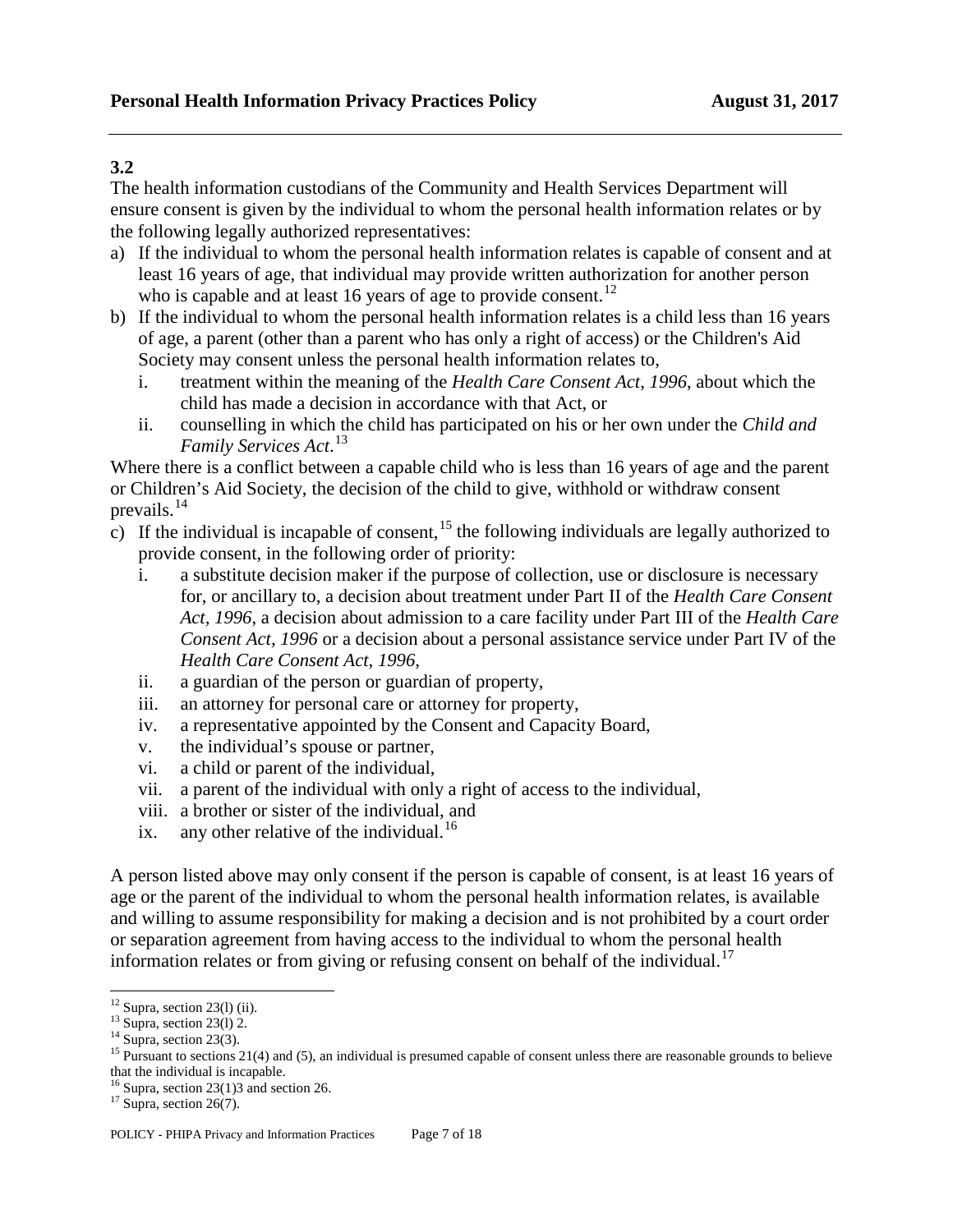Where two or more persons who are equally ranked and ranked ahead of all others disagree about whether to consent, the Public Guardian and Trustee may make the decision of whether or not to consent in their stead.<sup>[18](#page-7-0)</sup>

- d) If the individual is deceased, the deceased's estate trustee or person who has assumed responsibility for administration of the estate, if the estate does not have an estate trustee.<sup>[19](#page-7-1)</sup>
- e) A person authorized or required by law to act on behalf of the individual.<sup>[20](#page-7-2)</sup>

#### **3.3**

Typically, the health information custodians will seek consent for the use or disclosure of personal health information at the time of collection unless the use or disclosure is permitted or required by the *Personal Health Information Protection Act, 2004[21](#page-7-3)* or unless the *Personal Health Information Protection Act, 2004* permits the personal health information to be collected other than directly from the individual to whom the personal health information relates.<sup>[22](#page-7-4)</sup> In certain circumstances if personal health information is used or disclosed for purposes not previously identified, notice can be given to the individual to whom the personal health information relates; at the first reasonable opportunity after the personal health information has been used or disclosed. $^{23}$  $^{23}$  $^{23}$ 

#### **3.4**

In obtaining consent, the reasonable expectations of the individual are relevant. For example, the health information custodians can assume that the individual's request for a program or service, health care, a referral or supportive counselling constitutes implied consent for specific purposes. Consent however, will be required to be express if the consent relates to the disclosure of personal health information for purposes other than providing or assisting in providing health care or if disclosure is made to certain third parties.<sup>[24](#page-7-6)</sup>

#### **3.5**

The form of the consent sought by the health information custodians may vary, depending upon the circumstances and the type of personal health information.

Where it is reasonable in the circumstances, the health information custodians will post or make readily available to the individual, a notice describing the purposes of collection, use or disclosure of personal health information about the individual by the Community and Health Services Department.<sup>[25](#page-7-7)</sup>

<span id="page-7-6"></span>

<span id="page-7-2"></span>

<span id="page-7-4"></span><span id="page-7-3"></span>

<span id="page-7-5"></span>

<span id="page-7-1"></span><span id="page-7-0"></span><sup>&</sup>lt;sup>18</sup> Supra, section 26(7).<br><sup>19</sup> Supra, section 23(1)4.<br><sup>20</sup> Supra, section 23(1)5.<br><sup>21</sup> Supra, section 29.<br><sup>22</sup> Supra, section 36(1).<br><sup>23</sup> A note also has to be made of the uses and disclosures and must be kept as part of about the individual or in a form that is linked to those records pursuant to section 16(2). <sup>24</sup> Supra, section 18(3). <sup>25</sup> Supra, section 18(6).

<span id="page-7-7"></span>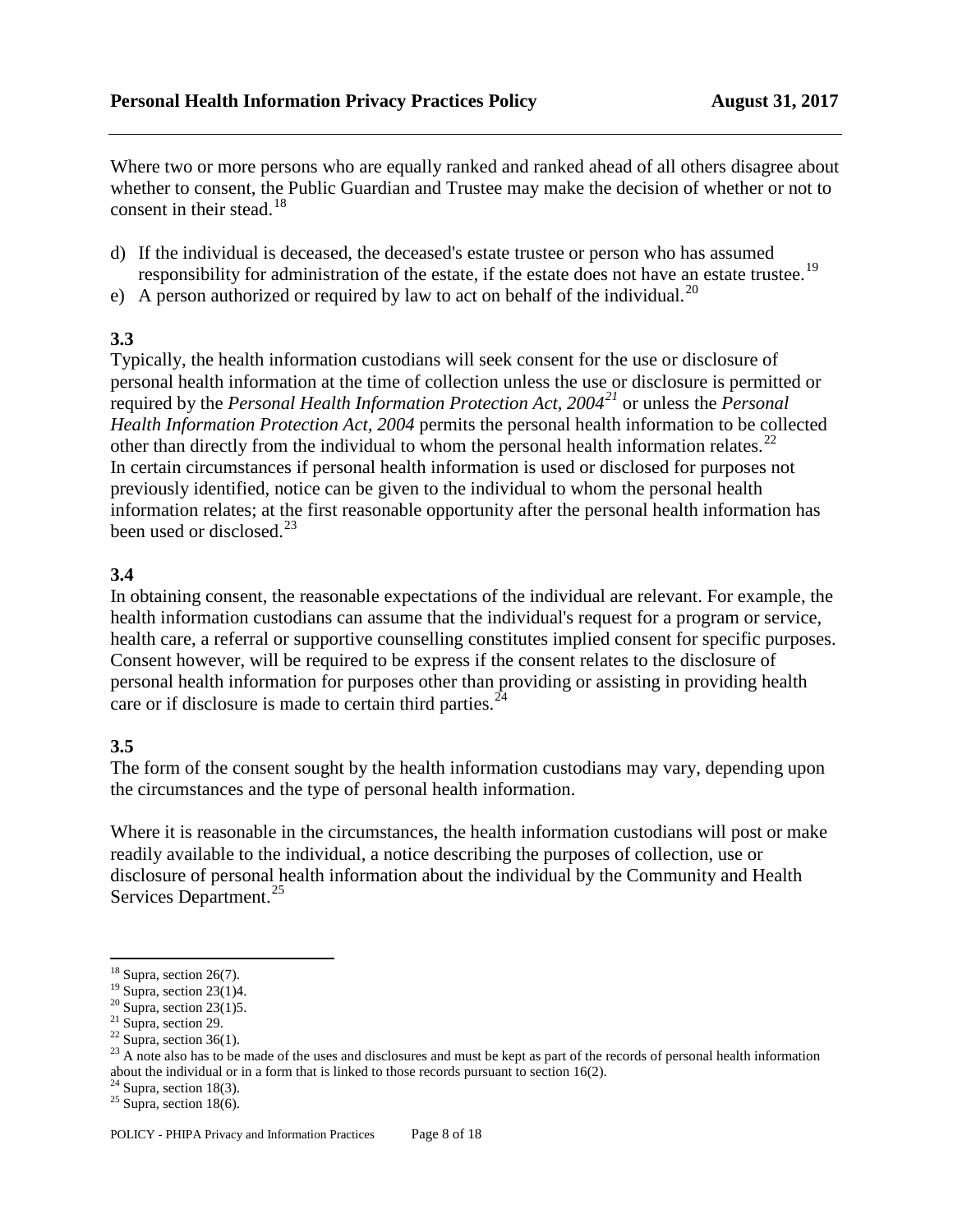Individuals can give consent required under the *Personal Health Information Protection Act,*  $2004$  and other applicable legislation<sup>[26](#page-8-0)</sup> in many ways. For example:

- a) an application form may be used to seek consent, collect personal health information and inform the individual of the use that will be made of the personal health information. By completing and signing the form, the individual is giving consent to the collection and the specified uses of the personal health information;
- b) a check off box may be used to allow individuals to request that their names and addresses not be given to other organizations or agents. For example, individuals may opt out of fundraising initiatives on behalf of the Newmarket Health Centre and Maple Health Centre by checking off a "Do Not Solicit" or "Do Not Contact" box. Individuals who do not check the box are assumed to consent to the use of personal health information for fundraising purposes;
- c) consent may be given orally when personal health information is collected over the telephone for example in obtaining information from the Health Connection line of the Community and Health Services Department or in providing information to Public Health Inspectors or Public Health Nurses for outbreak investigations and contact tracing; or
- d) consent may be given at the time that individuals use a program or service.

#### **3.7**

Subject to legal restrictions, an individual to whom the personal health information relates or his or her legally authorized representative may withdraw consent to the collection, use or disclosure of personal health information at any time by providing notice to the health information custodians.[27](#page-8-1)

The withdrawal of consent however, will not have retroactive effect, meaning, the health information custodians will stop collecting, using or disclosing personal health information as soon as they receive notice of the withdrawal but will not retrieve personal health information they have already disclosed pursuant to the consent.<sup>[28](#page-8-2)</sup>

The health information custodians will inform the individual of the implications of such withdrawal.

#### **3.8**

An individual to whom the personal health information relates or his or her legally authorized representative may expressly instruct the health information custodians that certain personal health information may not be used or disclosed for certain purposes.<sup>[29](#page-8-3)</sup>

The health information custodians will not use or disclose personal health information upon receipt of this express instruction unless:

a) the health information custodians are required by law or by established standards of professional or institutional practice to record personal health information,  $30$  or

<span id="page-8-4"></span><span id="page-8-0"></span><sup>26</sup> Including the *Ambulance Act*, R.S.O. 1990, c. A.19, *Health Protection and Promotion Act*, R.S.O. 1990, c. H.7, *Long Term Care Homes Act, 2007*, *Municipal Freedom of Information and Protection of Privacy Act*, R.S.O. 1990, c.M.56 and *Regulated Health Professions Act*, 1991, S.O. 1991, c.19.<br><sup>27</sup> Supra, section 19(1).<br><sup>28</sup> Ibid. <sup>29</sup> Supra, sections 37(1) (a), 38(1) (a) and 50(1) (e).

<span id="page-8-1"></span>

<span id="page-8-2"></span>

<span id="page-8-3"></span>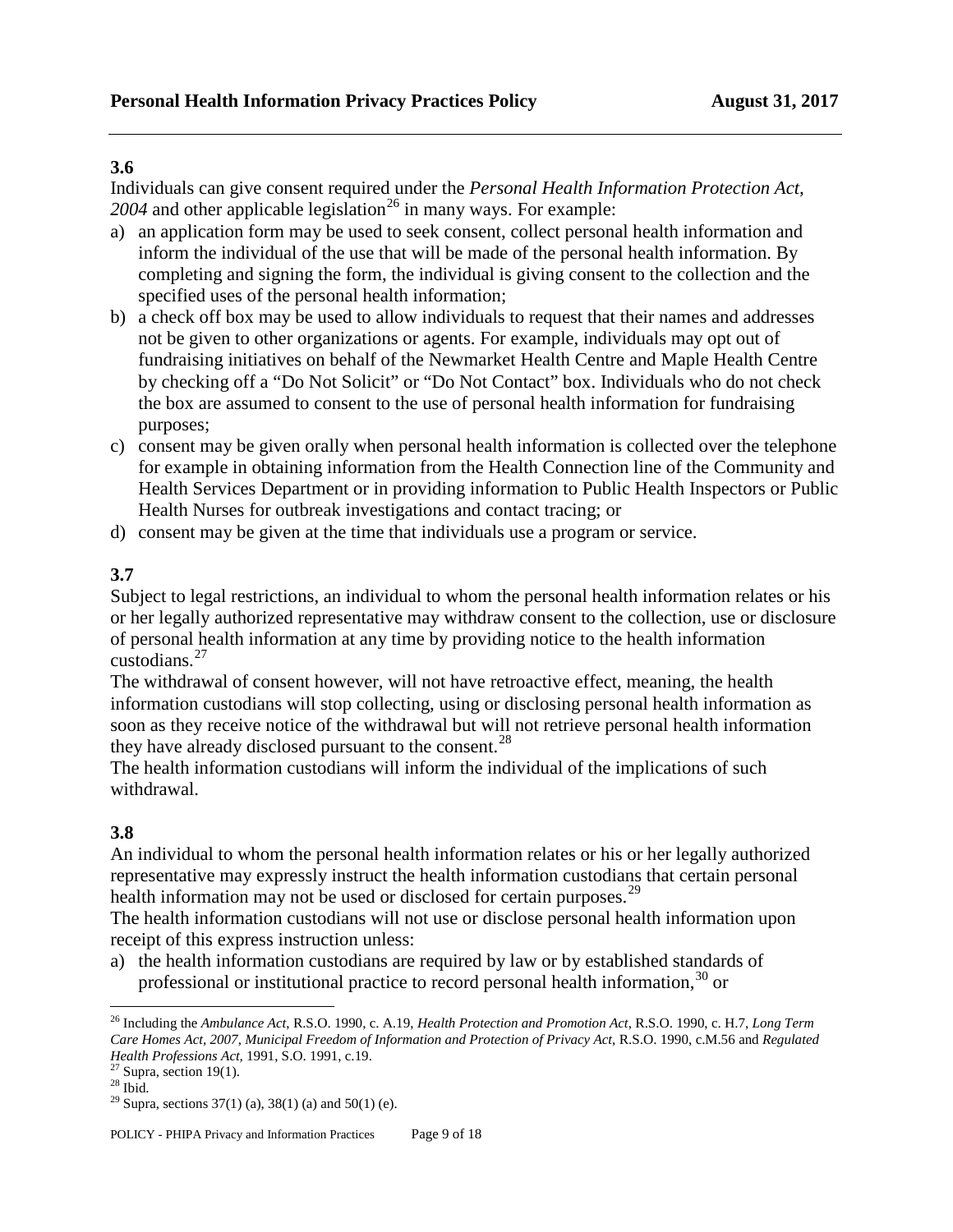b) if the personal health information is reasonably necessary for the provision of health care, the health information custodians can advise the health care provider of the fact that they do not have consent to disclose all personal health information considered reasonably necessary for the provision of health care. $31$ 

#### **Principle 4 - Limiting Collection of Personal Health Information**

The health information custodians will limit the collection of personal health information to that which is reasonably necessary for the purposes identified, unless the law requires the collection, use or disclosure of additional personal health information.<sup>[32](#page-9-1)</sup>

In addition, the health information custodians will not collect personal health information if other information will serve the purpose of the collection unless the collection of personal health information is required by law.<sup>[33](#page-9-2)</sup>

#### **4.1**

The Health information custodians will not collect personal health information indiscriminately. Both the amount and the type of personal health information collected will be limited to that which is necessary to fulfill the purposes identified. The health information custodians will specify the type of personal health information collected as part of its information practices, in accordance with the Openness principle (Principle 8).

#### **4.2**

This principle is linked closely to the Identifying Purposes principle (Principle 2) and the Consent principle (Principle 3).

#### **Principle 5 - Limiting Use, Disclosure and Retention of Personal Health Information**

The Health information custodians will not use or disclose personal health information for purposes other than those for which it was collected, except with the consent of the individual to whom the personal health information relates or his or her legally authorized representative or except as permitted or required by law.

In addition, the health information custodians will not use or disclose personal health information if other information will serve the purpose of the use or disclosure unless the use or disclosure of personal health information is required by law.[34](#page-9-3)

#### **5.1**

The health information custodians may use personal health information without consent for:

<span id="page-9-0"></span><sup>&</sup>lt;sup>30</sup> Supra, section 19(2).<br><sup>31</sup> Supra, sections 20(3), 38(2) and 50(2).<br><sup>32</sup> Supra, sections 30(2), and 30(3).<br><sup>33</sup> Supra, section 30(1).<br><sup>34</sup> Supra, section 30(1).

<span id="page-9-1"></span>

<span id="page-9-2"></span>

<span id="page-9-3"></span>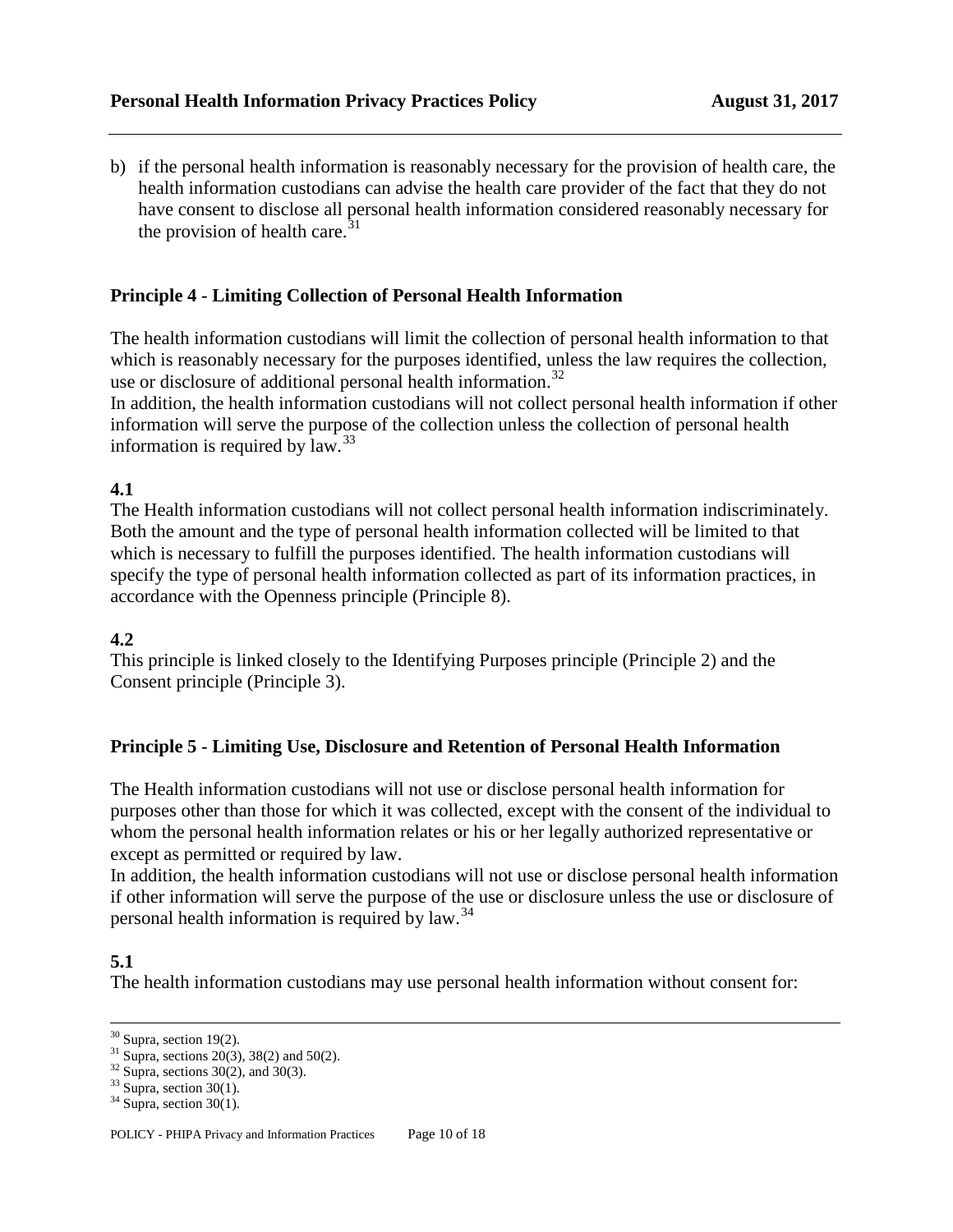- a) purposes for which it was collected or created and for all functions reasonably necessary for carrying out that purpose, unless the individual to whom the personal health information relates expressly instructs otherwise,
- b) purposes for which the law permits or requires another person to disclose personal health information to the health information custodians,
- c) planning, delivering, evaluating, allocating resources or monitoring programs or services or preventing fraud or unauthorized receipt of services or benefits,
- d) purposes of obtaining payment or processing, monitoring, verifying or reimbursing claims for payment for the provision of health care or related goods and services;
- e) risk management, error management or activities to improve or maintain the quality of care or quality of any programs or services,
- f) research and statistical analysis,
- g) educating agents to provide health care, and
- h) other purposes permitted or required by law.<sup>[35](#page-10-0)</sup>

The health information custodians may disclose personal health information without consent in certain circumstances, including:

- a) to certain health care providers if reasonably necessary for the provision of health care and it is not reasonably possible to obtain consent in a timely manner, unless the individual to whom the personal health information relates expressly instructs otherwise,
- b) for determining or providing funding or payment for the provision of health care or determining or verifying the eligibility of the individual to receive health care or related goods, services or benefits,
- c) for contacting a relative, friend or potential substitute decision maker if the individual is injured, incapacitated or ill and unable to give consent personally,
- d) that the individual is a resident of the Newmarket Health Centre or Maple Health Centre, his or her location in the Newmarket Health Centre or Maple Health Centre and his or her general health status described as critical, poor, fair, stable or satisfactory provided the resident did not object to such disclosure when provided an opportunity to do so,
- e) for conducting audits or reviewing accreditations for services provided,
- f) for research purposes,
- g) to the Chief Medical Officer of Health or Medical Officer of Health for purposes of the *Health Protection and Promotion Act*,
- h) if there are reasonable grounds to believe disclosure is necessary for the purpose of
- i) eliminating or reducing a significant risk of serious bodily harm to a person or persons, for purposes of complying with a summons, order, procedural rule or similar requirement that compels production of personal health information,
- j) to a person carrying out an inspection or investigation authorized by warrant or by law,
- k) to a Children's Aid Society to enable it to carry out its statutory function; and
- l) if permitted or required by the *Personal Health Information Protection Act, 2004*. [36](#page-10-1)

<span id="page-10-1"></span>

<span id="page-10-0"></span><sup>&</sup>lt;sup>35</sup> Supra, section 37(1).<br><sup>36</sup> Supra, sections  $38 - 50$ .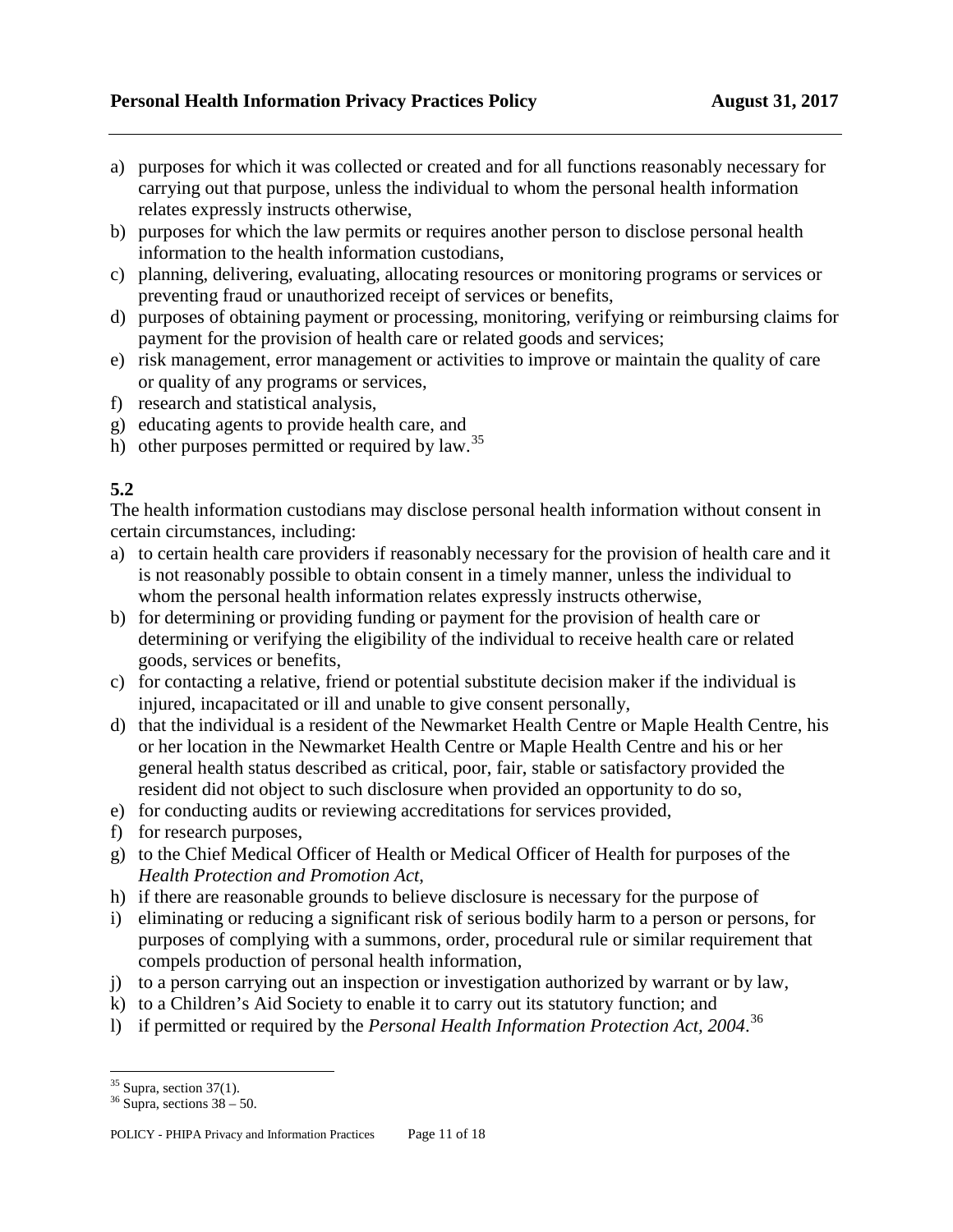The health information custodians will ensure records of personal health information are retained and disposed of in a secure manner and will retain personal health information in accordance with the Record Retention By-Law of the Regional Municipality of York, By-Law No. A-2014- 052.

Personal health information that is subject to a request for access will be retained for as long as is necessary to allow the individual to exhaust any recourse under the *Personal Health Information Protection Act, 2004* that he or she may have with respect to the request.<sup>[37](#page-11-0)</sup>

The health information custodians are subject to legislative and regulatory requirements with respect to retention of personal health information.

#### **5.4**

Personal health information beyond the record retentions period will be destroyed, erased or made anonymous. The Regional Municipality of York has developed guidelines and implemented procedures to govern the disposal of personal health information.

#### **5.5**

This principle is closely linked to the Consent principle (Principle 3), the Identifying Purposes principle (Principle 2) and the Individual Access principle (Principle 9).

#### **Principle 6 - Accuracy of Personal Health Information**

The health information custodians will take reasonable steps to ensure that the personal health information that is used is as accurate, complete and up-to-date as is necessary for the purposes for which the personal health information is used.

The health information custodians will meet the same standard for disclosing personal health information for purposes that are known at the time of disclosure or will clearly set out for the recipient of the disclosure the limitations on the accuracy, completeness or up-to date character of the personal health information.<sup>[38](#page-11-1)</sup>

#### **6.1**

The extent to which personal health information will be accurate, complete and up-to-date will depend on the use of the personal health information, taking into account the interests of the individual. Personal health information will be sufficiently accurate, complete and up-to-date to minimize the possibility that inappropriate personal health information may be used to make a decision about the individual.

#### **6.2**

The health information custodians will not routinely update personal health information, unless it is necessary to fulfill the purposes for which the personal health information was collected.

<span id="page-11-1"></span>

<span id="page-11-0"></span> $37$  Supra, section 13(2).<br> $38$  Supra, section 11.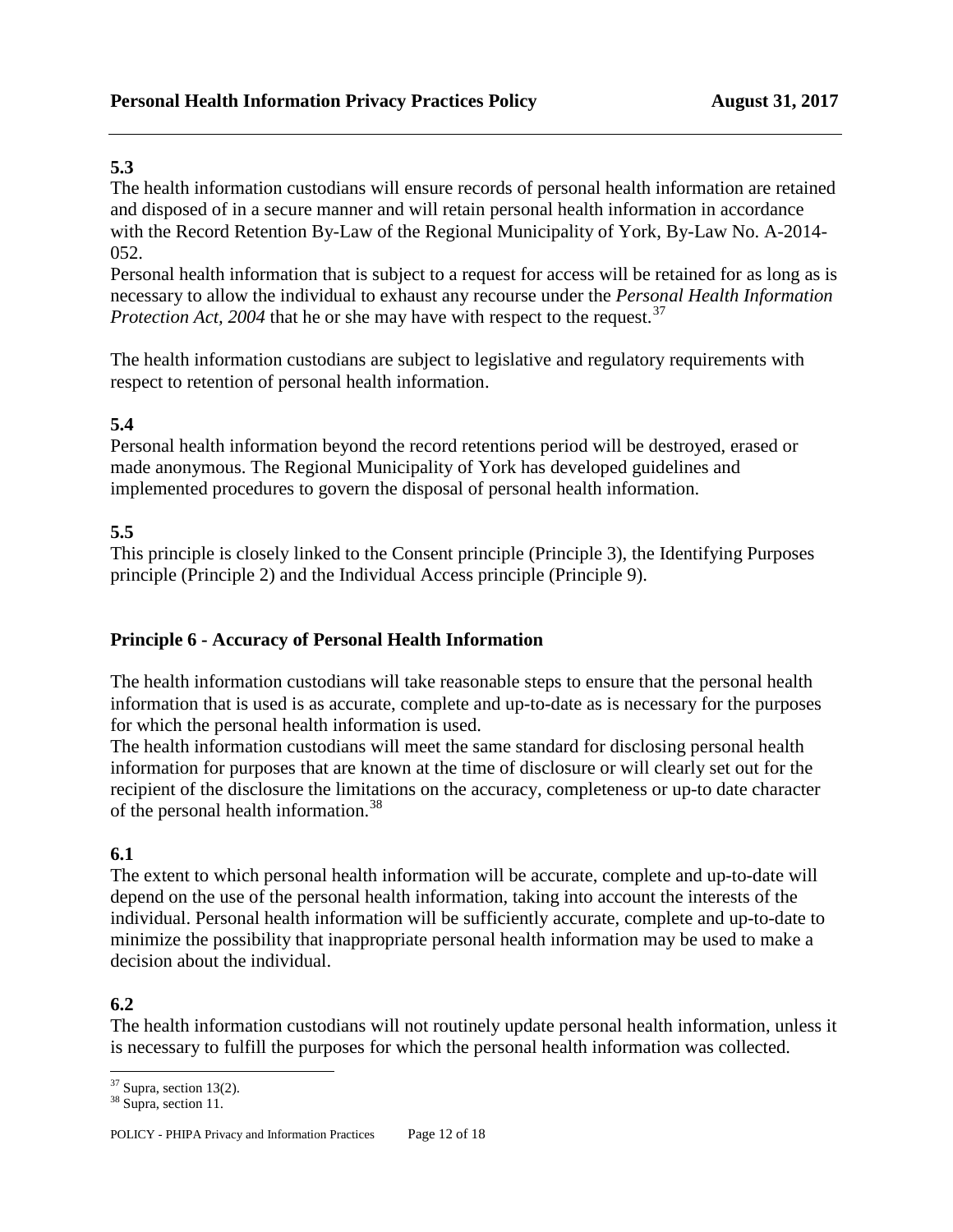Personal health information that is used on an ongoing basis, including personal health information that is disclosed to agents, will generally be accurate and up-to-date, unless limits to the requirement for accuracy are clearly set out.

#### **Principle 7 - Safeguards for Personal Health Information**

The health information custodians will protect personal health information by taking steps that are reasonable in the circumstances to ensure that personal health information in their custody or control is protected against theft, loss and unauthorized use or disclosure and to ensure that personal health information is protected against unauthorized copying, modification or disposal. $39$ 

#### **7.1**

The health information custodians will protect personal health information regardless of the format in which it is held.

#### **7.2**

Subject to an exception for researchers and any regulations enacted pursuant to the *Personal Health Information Protection Act, 2004*, the health information custodians will notify an individual at the first reasonable opportunity if personal health information about the individual in their custody or control is stolen, lost or accessed by unauthorized persons.<sup>[40](#page-12-1)</sup>

#### **7.3**

The methods of protection for personal health information will include:

- a) physical measures, for example, placing documents containing personal health information in locked filing cabinets and restricting access to cabinets and offices where personal health information is retained;
- b) organizational measures, for example, security clearances and limiting access to personal health information to those persons requiring access to personal health information for the uses permitted or required by law; and
- c) technological measures, for example, the use of passwords, access permissions, audit logs and encryption technology.

#### **7.4**

The health information custodians will make their agents aware of the importance of maintaining the confidentiality of personal health information.

#### **7.5**

Care will be used in the disposal or destruction of personal health information to prevent unauthorized access to personal health information (see Principle 5.3).

<span id="page-12-1"></span><span id="page-12-0"></span><sup>&</sup>lt;sup>39</sup> Supra, section 12(1).<br><sup>40</sup> Supra, sections 12(2) and 12(3).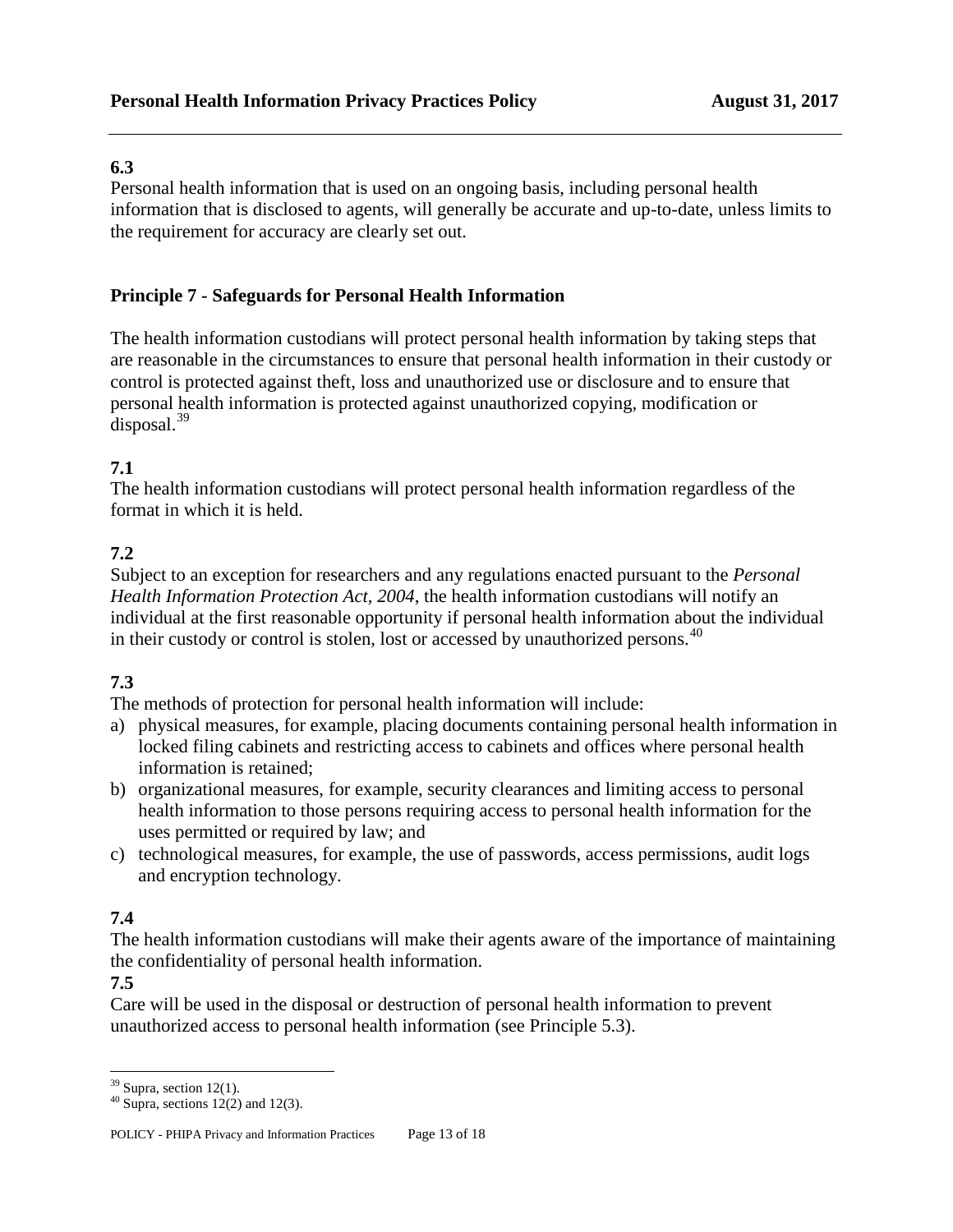#### **Principle 8 – Openness about Information Practices**

Through this Privacy and Information Practices Policy, health information custodians will make readily available to individuals a written public statement about its policies and practices relating to the management of personal health information.<sup>[41](#page-13-0)</sup>

#### **8.1**

The health information custodian will be open about their policies and practices with respect to the management of personal health information. Individuals will be able to acquire information about the information policies and practices of the health information custodian without unreasonable effort and in a form that is generally understandable.

#### **8.2**

The written public statement made available will include:

- a) a general description of the information practices of the health information custodian;
- b) the title and address of the contact person who are accountable for the information practices and policies of the health information custodians and to whom complaints or inquiries can be forwarded; and
- c) the means of obtaining access to or correction of personal health information held by the health information custodians.<sup>[42](#page-13-1)</sup>

#### **8.3**

The health information custodian may make information on its policies and practices available in a variety of ways. For example, it may choose to make brochures available in its place of business, provide online access or establish a toll-free telephone number.

#### **Principle 9 - Individual Access to Personal Health Information**

Upon request, the health information custodians will inform an individual of the existence, use and disclosure of a record of his or her personal health information in their custody and control and give the individual access to that information.<sup>[43](#page-13-2)</sup>

Granting informal access is also permissible.<sup>[44](#page-13-3)</sup>

An individual to whom personal health information relates will be able to challenge the accuracy and completeness of the personal health information and have it amended as appropriate.<sup>[45](#page-13-4)</sup>

#### **9.1**

Upon request, the health information custodians will inform an individual whether or not they hold personal health information about the individual and the source of this information.

<span id="page-13-1"></span><span id="page-13-0"></span><sup>&</sup>lt;sup>41</sup> Supra, section 16.<br><sup>42</sup> Supra, section 16.<br><sup>43</sup> Supra, section 52(1).<br><sup>44</sup> Supra, section 52(6).<br><sup>45</sup> Supra, section 55.

<span id="page-13-2"></span>

<span id="page-13-3"></span>

<span id="page-13-4"></span>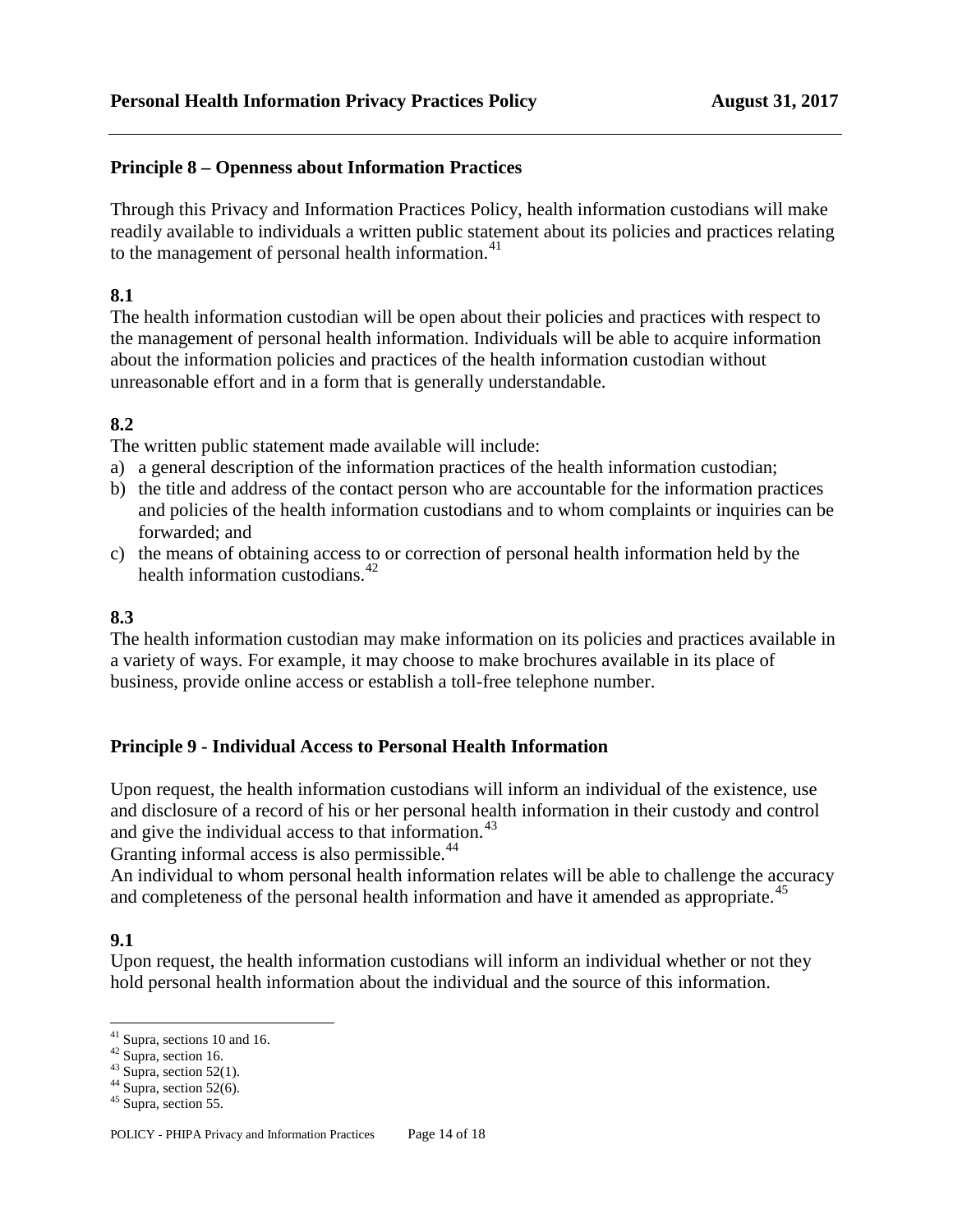An individual is required to provide sufficient detail to permit the health information custodians to identify and locate a record of personal health information with reasonable efforts.<sup>[46](#page-14-0)</sup> If the request does not contain sufficient detail to enable the health information custodians to identify and locate the record with reasonable effort, they will offer assistance to the individual requesting access in reformulating the request to meet the former requirement.<sup>[47](#page-14-1)</sup> The health information custodians will also take reasonable steps to be satisfied as to the individual's identity by typically requiring that the individual presents two pieces of valid identification, one of which must be photo identification.<sup>[48](#page-14-2)</sup>

#### **9.3**

The health information custodian will respond to an individual's request for access as soon as possible in the circumstances but no later than 30 days after receiving a request for access.<sup>[49](#page-14-3)</sup> The health information custodian may extend the time limit for a further 30 days upon written notice if responding within 30 days would unreasonably interfere with operations or where the time required to undertake consultations makes it unreasonable to reply within 30 days.<sup>[50](#page-14-4)</sup> In certain situations, the health information custodian will not be able to provide access to all the personal health information it holds about an individual. Access to personal health information will be denied or access to certain personal health information will be severed where:

- a) the record containing personal health information contains quality of care information,
- b) the record of personal health information contains raw data from standardized psychological tests or assessments,
- c) the record or personal health information is subject to legal privilege (i.e.: solicitor client or litigation privilege),
- d) the law or a court order prohibits disclosure in the circumstances,
- e) the personal health information contained in the record was collected or created primarily in anticipation of or use in a proceeding and the proceeding, together with all appeals or processes resulting from it, have not concluded,
- f) the personal health information was collected or created in the course of an inspection, investigation or similar procedure authorized by law and the inspection, investigation or similar procedure, together with all proceedings, appeals or processes resulting from them, have not been concluded,
- g) granting access could reasonably be expected to result in a risk of serious harm to the treatment or recovery of the individual or a risk of serious bodily harm to the individual or another person or lead to the identification of a person required by law to provide information in the record or the identification of a person who provided information explicitly or implicitly in confidence, and
	- i. sections 38(a) or 38(c) of the *Municipal Freedom of Information and Protection of Privacy Act* would apply to the disclosure.<sup>[51](#page-14-5)</sup>

<span id="page-14-3"></span><span id="page-14-2"></span>

<span id="page-14-5"></span><span id="page-14-1"></span><span id="page-14-0"></span><sup>&</sup>lt;sup>46</sup> Supra, section 53(2).<br><sup>47</sup> Supra, section 53(3).<br><sup>48</sup> Supra, section 54(9).<br><sup>49</sup> Supra, section 54(2). An individual may also request an expedited response pursuant to section 54(5) by providing evidence that the individual requires access on an urgent basis by a specified date.

<span id="page-14-4"></span> $50$  Supra, section 54(3).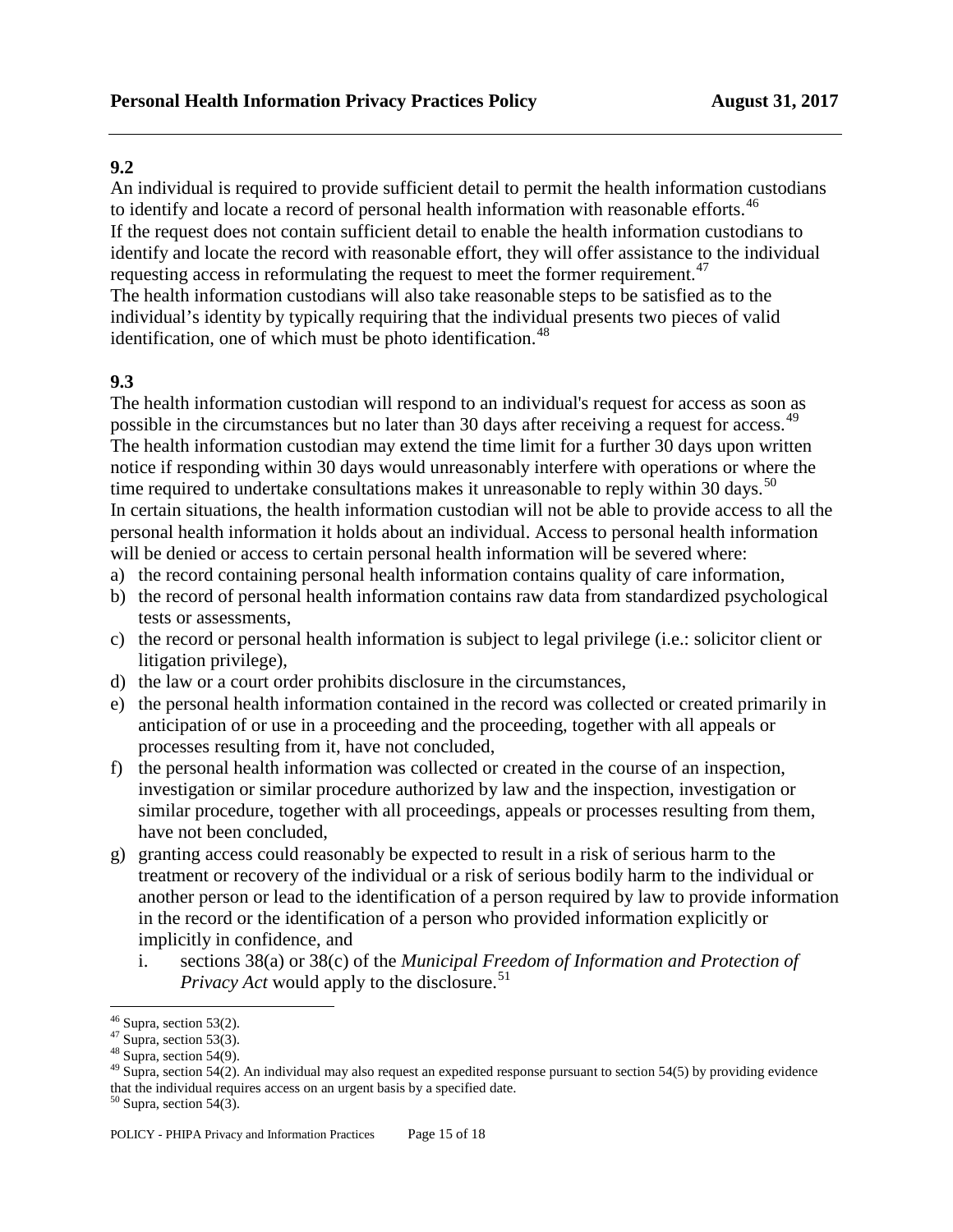The health information custodians may also refuse to grant access if there are reasonable grounds to believe the request is frivolous or vexatious or is made in bad faith.<sup>[52](#page-15-0)</sup>

Provided no exceptions exist, the requested personal health information will be provided for examination, and at the request of the individual, a copy provided to the individual in a form that is generally understandable. If reasonably practical, the health information custodians will provide an explanation of any terms, codes or abbreviations used in the record.<sup>[53](#page-15-1)</sup>

The health information custodian may charge an individual a fee based on reasonable cost recovery for purposes of granting access if the individual is first provided an estimate of the fee. $54$ 

If the request for access is refused, in whole or in part, or there is a deemed refusal, the individual will receive a reason for the refusal and be informed of the right to appeal to the Information and Privacy Commissioner of Ontario.<sup>[55](#page-15-3)</sup>

#### **9.4**

If an individual granted access believes that the record of his or her personal health information is inaccurate or incomplete for the purposes for which the health information custodians has collected or used the personal health information, the individual may request orally or in writing that the record be corrected.<sup>[56](#page-15-4)</sup>

The individual must provide the health information custodians with information necessary to enable the correction of the record.<sup>[57](#page-15-5)</sup>

The health information custodians will respond to a request for correction within 30 days after receiving a request.<sup>[58](#page-15-6)</sup> The time limit may be extended upon written notice for a further 30 days if responding to a request within 30 days would unreasonably interfere with operations or where the time required to undertake consultations make it unreasonable to reply within 30 days.<sup>[59](#page-15-7)</sup>

#### **9.5**

Upon granting a request for a correction, the health information custodians shall,

- a) make the requested correction by,
	- i. recording the correct information and striking out the incorrect information in a manner that does not obliterate the record or, if that is not possible, labelling the information as incorrect, severing the incorrect information, storing it separately and maintaining a link that enables a person to trace the incorrect information, or
	- ii. if it is not possible to record the correct information, ensuring there is a practical system in place to inform a person accessing the record that the information in the record is incorrect and to direct the person to the correct information;
- b) give notice to the individual of what it has done to make the requested correction; and

<span id="page-15-1"></span>

<span id="page-15-3"></span><span id="page-15-2"></span>

<span id="page-15-0"></span><sup>&</sup>lt;sup>51</sup> Supra, sections 51(1) and 52(1).<br>
<sup>52</sup> Supra, section 54(6).<br>
<sup>53</sup> Supra, section 54(1) (a).<br>
<sup>54</sup> Supra, sections 54(10) and 54(11).<br>
<sup>55</sup> Supra, sections 54(1) (c) and (d), 54(7) and 54(8).<br>
<sup>56</sup> Supra, section 55(

<span id="page-15-4"></span>

<span id="page-15-5"></span>

<span id="page-15-6"></span>

<span id="page-15-7"></span>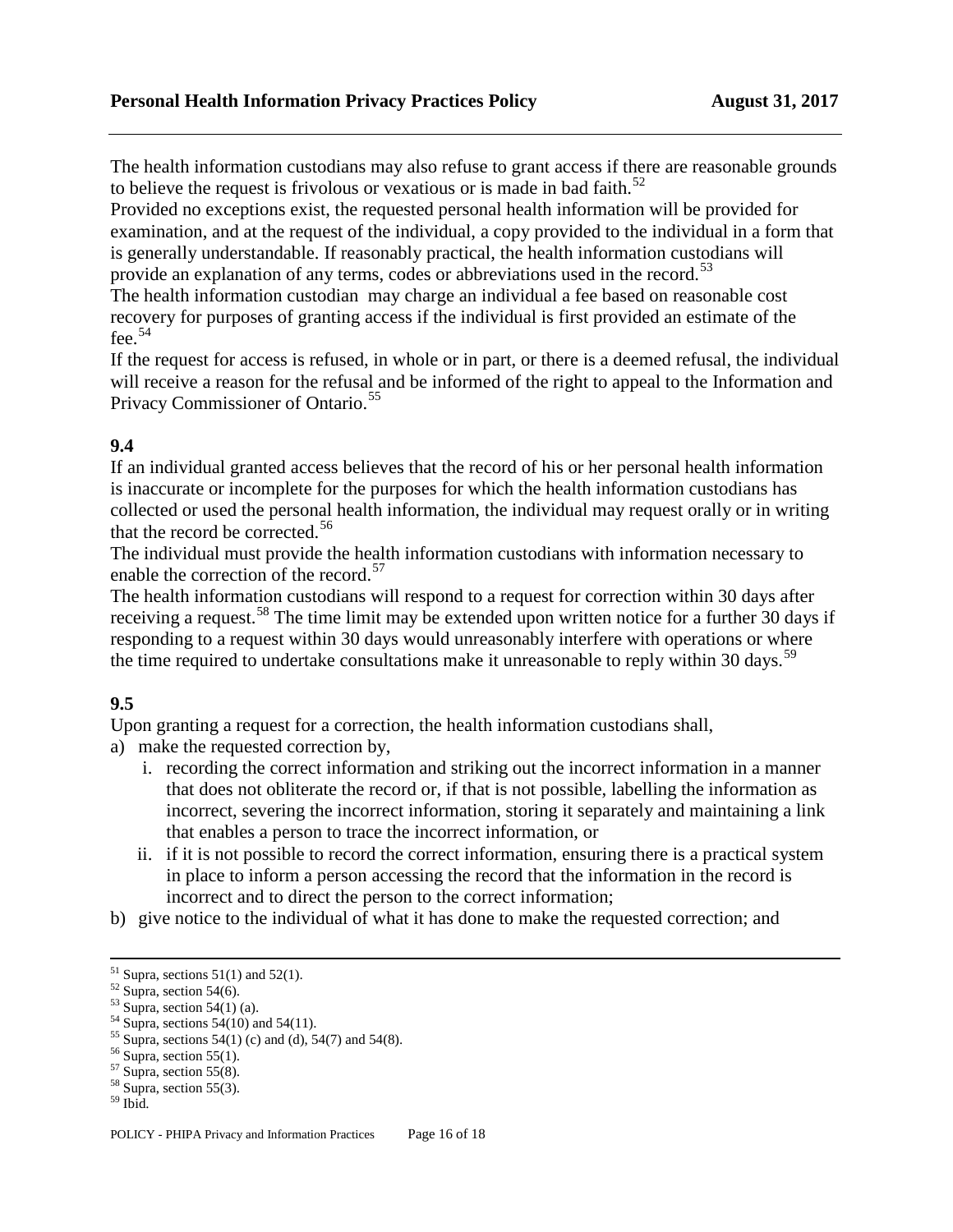c) at the request of the individual give written notice of the requested correction, to the extent reasonably possible, to persons to whom the personal heath information has been disclosed, except if the correction cannot reasonably be expected to have an effect on the ongoing provision of health care or other benefits to the individual.<sup>[60](#page-16-0)</sup>

#### **9.6**

The health information custodians are not required to correct personal health information if,

- a) it consists of a record not originally created by the health information custodian and they do not have sufficient knowledge, expertise and authority to correct the record; or
- b) it consists of a professional opinion or observation that was made in good faith about the individual.<sup>[61](#page-16-1)</sup>

The health information custodians may also refuse to grant a request for correction if they believe on reasonable grounds that the request is frivolous or vexatious or is made in bad faith.<sup>[62](#page-16-2)</sup> The health information custodians must give reasons for refusing to correct a record and inform the individual that the individual is entitled to prepare a concise statement of disagreement that sets out the refused correction, to require the health information custodians to attach the statement of disagreement to the record and disclose this statement of disagreement whenever it discloses personal health information to which the statement relates, to require the health information custodians to make all reasonable efforts to disclose the statement of disagreement to any person who would have been notified had the requested correction been made and to make a complaint about the refusal to the Information and Privacy Commissioner of Ontario.<sup>[63](#page-16-3)</sup>

#### **Principle 10 - Challenging Compliance with Information Practices**

An individual will be able to address a challenge concerning compliance with these information practices to the Contact Person and to the Information and Privacy Commissioner of Ontario.

#### **10.1**

The contact person is accountable for ensuring compliance are discussed in Principle 1.1.

#### **10.2**

The Community and Health Services Department will put procedures in place to receive and respond to complaints or inquiries about information practices relating to personal health information.

<span id="page-16-0"></span><sup>&</sup>lt;sup>60</sup> Supra, section 55(10)<br><sup>61</sup> Supra, section 55(9)<br><sup>62</sup> Supra, section 55(6)<br><sup>63</sup> Supra, section 55(11)

<span id="page-16-1"></span>

<span id="page-16-2"></span>

<span id="page-16-3"></span>